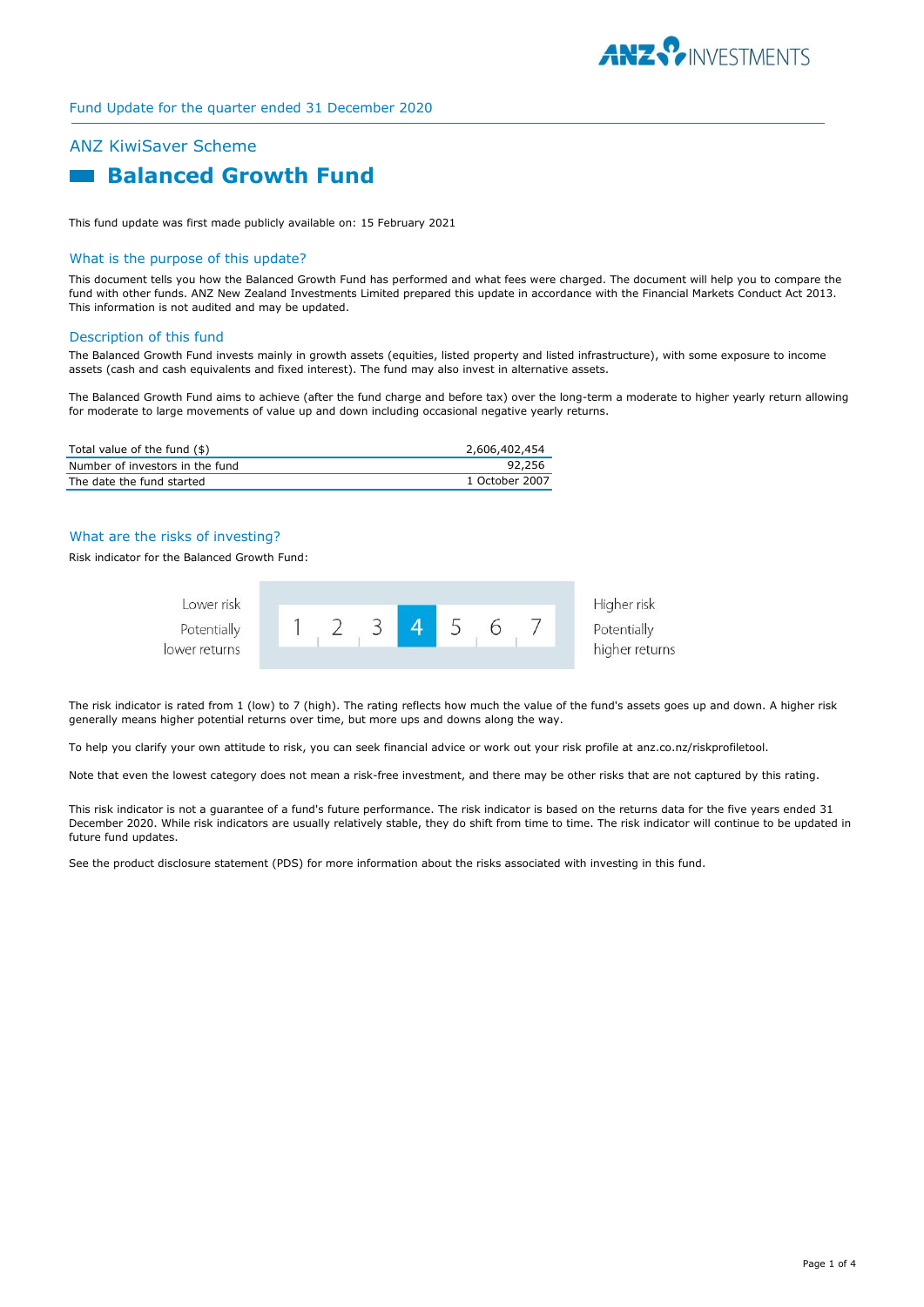## How has the fund performed?

|                                               | Average over past<br>five years | Past year |  |  |
|-----------------------------------------------|---------------------------------|-----------|--|--|
| Annual return                                 |                                 |           |  |  |
| (after deductions for charges and tax)        | 7.38%                           | 7.28%     |  |  |
| <b>Annual return</b>                          |                                 |           |  |  |
| (after deductions for charges but before tax) | 8.67%                           | $9.03\%$  |  |  |
| Market index annual return                    |                                 |           |  |  |
| (reflects no deduction for charges and tax)   | $9.33\%$                        | 8.43%     |  |  |

The market index annual return is calculated using the target investment mix and the indices of each asset class. The composition of the market index for this fund changed on 15 October 2020 due to a change in the underlying index for the New Zealand fixed interest asset class.

Additional information about the market index is available in the statement of investment policy and objectives on the offer register at www.disclose-register.companiesoffice.govt.nz.



# **Annual return graph**

This shows the return after fund charges and tax for each of the last 10 years ending 31 March. The last bar shows the average annual return for the last 10 years, up to 31 December 2020.

**Important:** This does not tell you how the fund will perform in the future.

Returns in this update are after tax at the highest prescribed investor rate (PIR) of tax for an individual New Zealand resident. Your tax may be lower.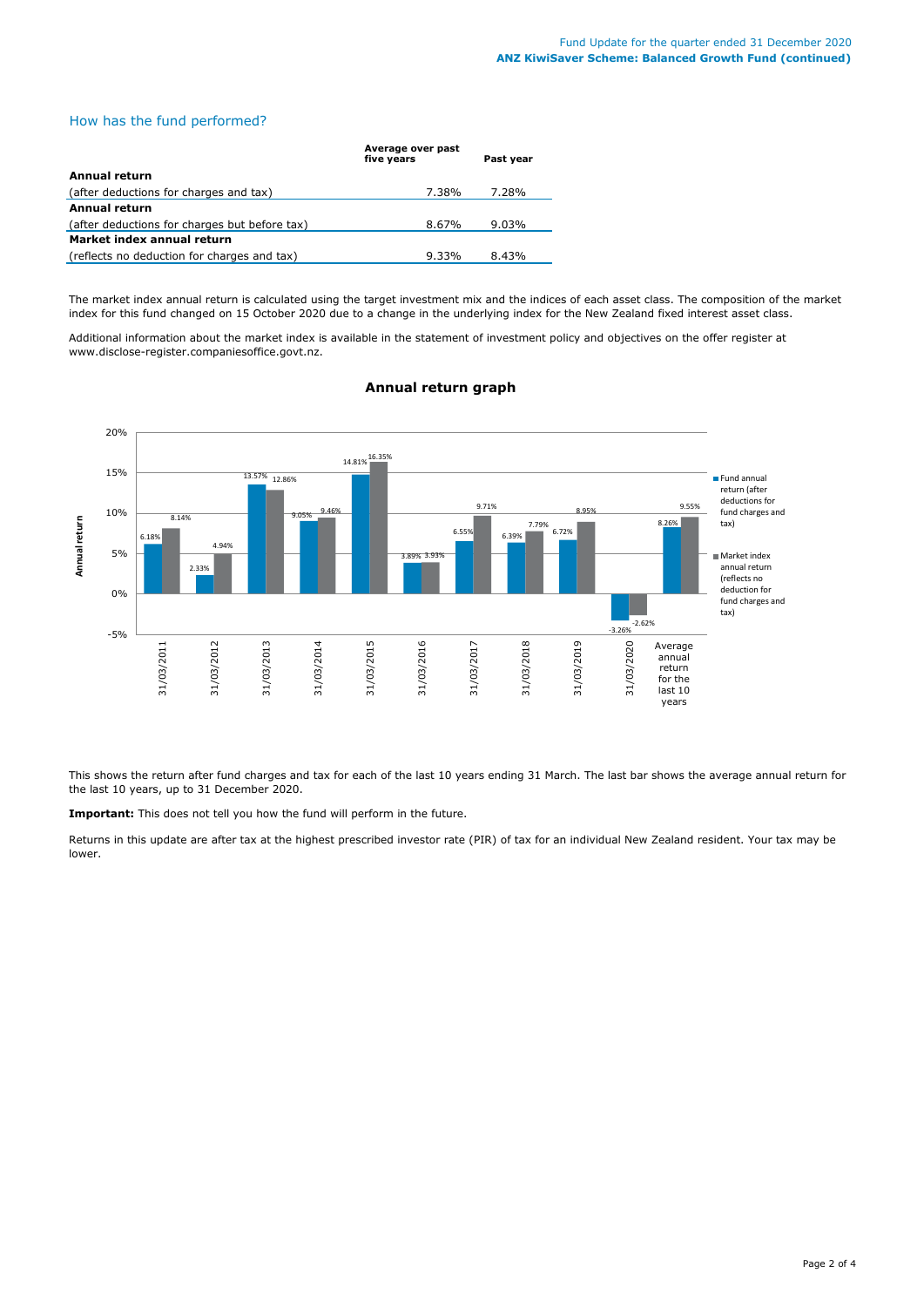#### What fees are investors charged?

Investors in the Balanced Growth Fund are charged fund charges. In the year to 31 March 2020 these were:

|                                             | % of net asset value          |
|---------------------------------------------|-------------------------------|
| Total fund charges <sup>1</sup>             | 1.01%                         |
| Which are made up of:                       |                               |
| Total management and administration charges | $1.01\%$                      |
| Including:                                  |                               |
| Manager's basic fee                         | 0.95%                         |
| Other management and administration charges | $0.06\%$                      |
| Total performance based fees                | $0.00\%$                      |
|                                             | Dollar amount per<br>investor |
| <b>Other charges</b>                        |                               |
| Membership fee <sup>2</sup>                 | \$18                          |

Investors are not currently charged individual action fees for specific actions or decisions (for example, for withdrawing from or switching funds). See the PDS for more information about Scheme fees.

Small differences in fees and charges can have a big impact on your investment over the long term.

### Example of how this applies to an investor

Sarah had \$10,000 in the fund at the start of the year and did not make any further contributions. At the end of the year, Sarah received a return after fund charges were deducted of \$728 (that is 7.28% of her inital \$10,000). Sarah also paid \$18 in other charges. This gives Sarah a total gain after tax of \$710 for the year.

### What does the fund invest in?

# **Actual investment mix<sup>3</sup> Target investment mix<sup>3</sup>**

This shows the types of assets that the fund invests in. This shows the mix of assets that the fund generally intends to invest in.